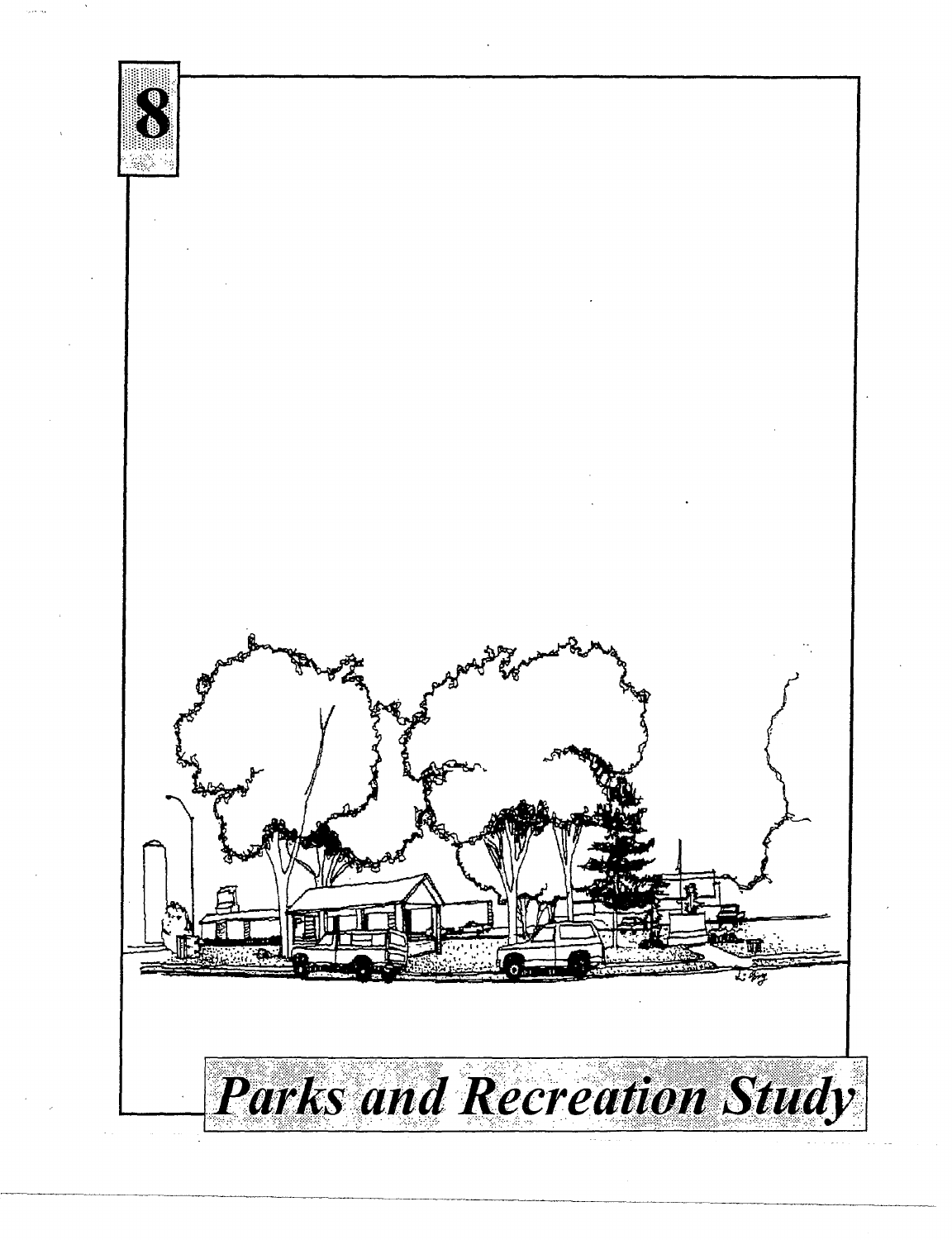# **Parks and Recreation**

## INTRODUCTION

There is a growing recognition of the fact that open spaces and parks are essential parts of community life. Parks are not just a luxury, but they provide visual and emotional relief from every day stressful life.

Although establishing the monetary value of parks and recreational facilities is difficult, it is well known that they tend to influence the quality of development in a city. Critical functions of open spaces are as follows (Listoken, 1989):

- Preserving ecologically important natural environments
- Providing attractive views and visual relief from developed areas
- Providing access to sunlight and air
- Buffering other land uses
- Separating areas and controlling densities
- Functioning as drainage detention areas
- Serving as wildlife preserves
- Providing opportunities for recreational activities
- Helping create quality development with lasting value

Open spaces can be classified in two broad categories: passive spaces and active spaces. Passive space is a park or garden that is landscaped and intended for peaceful relaxation, meditation and reflection, quiet conversation, and strolling. Monuments, fountains, and sculptures often are placed among the trees, shrubs, and lawns to engender a contemplative spirit. Play grounds, on the other hand, are designed for more active recreation and include playing fields, baseball diamonds, tennis courts, and other play areas (Whittick, 1974).

## EXISTING PARKS AND RECREATIONAL AREAS

Analysis of St. Marys' land-use map reveals that approximately 25 acres are devoted to programmed parks and open spaces. In addition, the city operates a golf course and owns an undeveloped park site. Standards established by the National Recreation and Park Association (NRPA) suggest a core system of parklands with a total of 6.25 to 10.5 acres of developed open space per 1,000 population. Given the existing population of approximately 2,500 persons, NRP A

l~ !RA'S. J.. VD H!X'R.l:"ITiU.V



### *Chapter Sections:*

- *Introduction*
- *Existing Parks and Recreational Areas*
- *Recommendations*

*There is a gr01·ving recognition ofthefact that open spaces and parks are essential parts of community life.* 

*Passive open spaces are designed for relaxation and strolling, while active spaces are designed for things such as baseball and tennis.* 

*St. Marys has nearly 25 acres devoted to parks and open spaces, well within the NRPA suggested range of 15. 63 to 26.25 acres.* 

97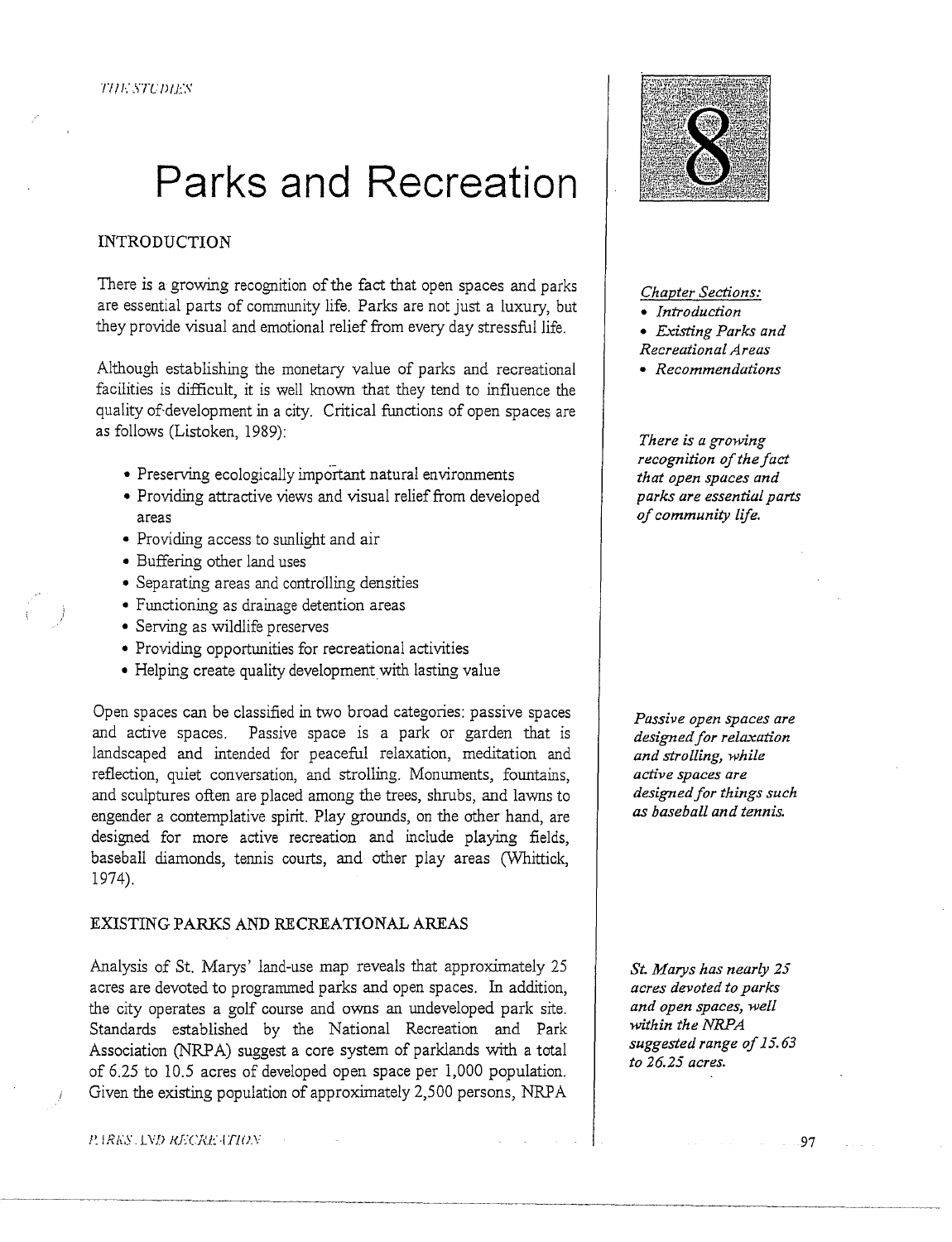*While St. Marys has adequate space devoted to parks, the*  distribution of the *parks appears to be uneven.* 

*Riverside Park, the largest in the city at approximately 21 acres, serves as a community park with a number· of recreational facilities.* 

*The location of Riverside Park near the city's southern edge may restrict its use by residents who live near the northern edge of the city.* 

standards call for up to 26.25 acres of land in the city to be utilized for programmed parks and recreation. While St. Marys is well within the desired range of available parklands, the distribution of the parks throughout the community appears to be uneven.

In regard to sizes and service areas, NRPA defines three types of parks:

- Mini-park -- an approximately 1-acre site that serves an area within a quarter-mile radius
- Neighborhood Park/Playground -- a site consisting of 15 or more acres and serving an area within a half-mile radius
- Community Park -- a park of 25 or more acres with a service area of up to two miles

Existing parks and open spaces in St. Marys are discussed below.

## *Riverside Park*

Riverside Park is the largest park in the city, covering an area of 21 acres. It functions as both active and passive recreational space, and it offers several recreational facilities to citizens:

- Tennis court
- Sand volleyball court
- T-ball field
- Youth league baseball field
- Official baseball field
- One large swimming pool and two smaller pools
- Bandstand
- Large play area
- Play area for toddlers
- Horseshoe pits
- Nine-hole miniature golf course

Because of its location near the southern edge of the city, the park is not easily accessible for many residents, as they must cross U.S. Highway 24 and possibly Kansas Highway 63. This park can be compared with a community park, as described by NRPA. Most of its facilities meet NRPA standards, but the size of the park is slightly less than the suggested 25 acres. However, the city has acquired additional land south of the park for expansion and for the provision of a soccer field.

- PARKS AND RECREATION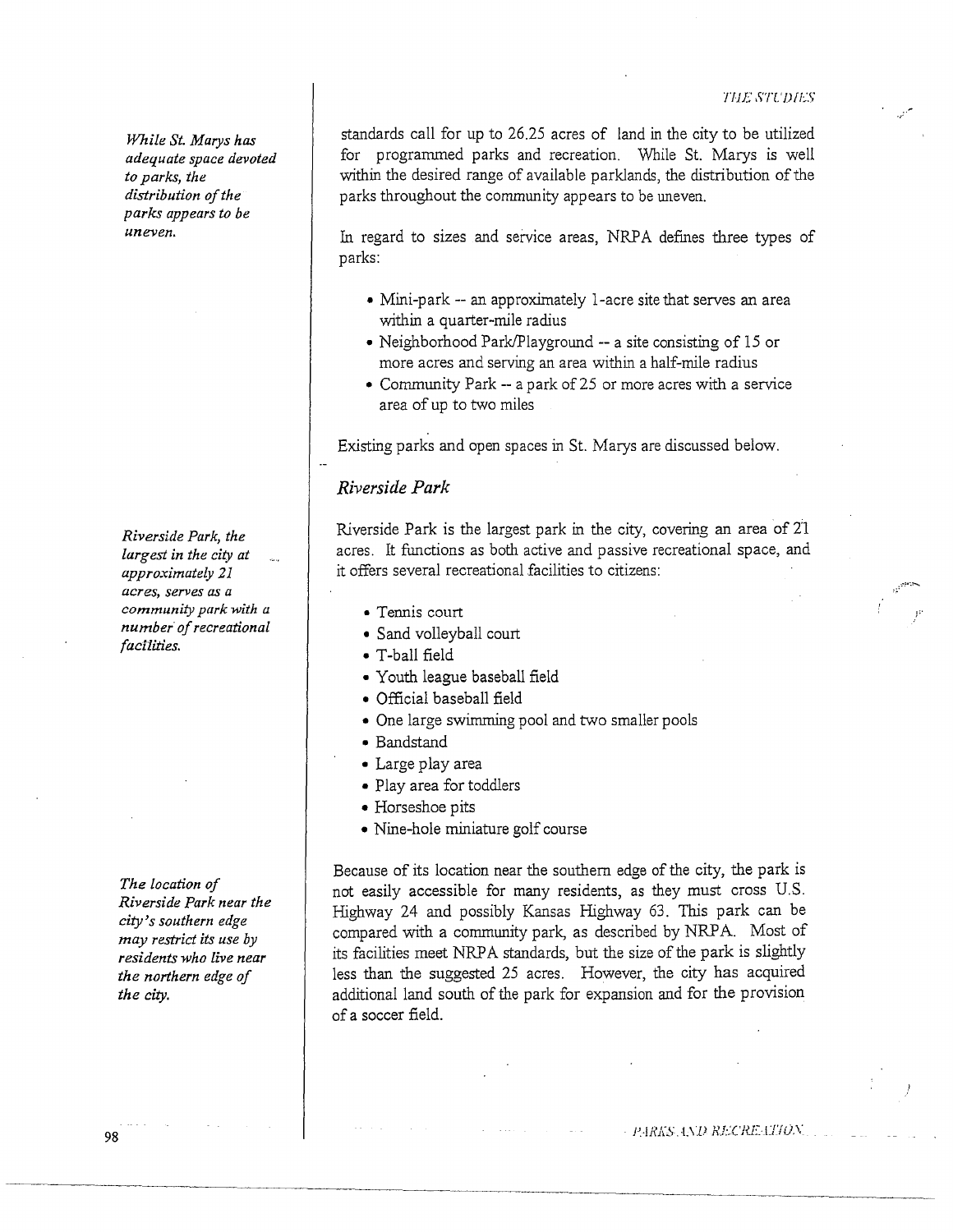#### *·1H1-:·* sn:Dns

## *Railroad Park*

Railroad Park consists of a small strip of park space located near the intersection of U.S. 24 and K-63, and it measures 400 feet by 150 feet (approximately 1.38 acres). The park contains a memorial to Vietnam veterans, a water fountain, a picnic shelter, a swing, a statue, and a merry-go-round.

Due to its location between the Union Pacific Railroad tracks and U.S. 24, the park *is* not well-placed for children, particularly those who are unattended. The park can be used for outdoor exhibitions, botanical gardens, landmarks, and other miscellaneous uses.

## *The Flats*

This area is located near the intersection of Alma and Sixth streets and consists of approximately one-half block of open space. It measures 150 feet by 250 feet (0.86 acres). Although it is slightly smaller than NRPA standards suggest for a "mini-park," it is conveniently located in a residential area. Facilities include a football field, a baseball field, a basketball court, and a shelter house. This park is suitable for small children, but its location adjacent to K-63 (Sixth Street) is potentially hazardous.

### *Area Behind the Library*

The informal open space behind the library measures approximately 220 feet by 320 feet (1.6 acres) and is part of the library's grounds. The area is hilly with some steep slopes. Its relatively high elevation provides scenic views of the city and surrounding areas, and the slopes make it a popular place for children who enjoy wintertime sledding.

## *Golf Course*

The nine-hole, 40-acre golf course is maintained by the city. It is used by residents of St. Marys as well as people from surrounding areas. The land dedicated to the golf course falls 10 acres short of meeting NRPA standards.

## *Area Adjacent to the Auto Salvage*

The city owns a parcel of vacant land measuring 800 feet by 800 feet (14.69 acres) on the south side of the auto salvage lot, and city authorities intend to develop this site as a park. Because Riverside Park is somewhat difficult to approach from the north side of the city,

l'. l RJ\S. l.Vl> HECR!:' -! f'l O.\'

*Railroad Park's location at the intersection of U.S. 24 and K-63, in addition to its proximity to the Union Pacific Railroad tracks, limits its use as a park.* 

*"The Flats" is a play area of approximately 0. 86 acres, but its location adjacent to K-63.* ·· *makes it potentially hazardous, particularly for children.* 

*The area on the grounds of the library provides a scenic overlook and a location for winter sledding.* 

*The City of St. Marys maintains a nine-hole, 40-acre golf course.* 

*City officials plan to transform a parcel of land near the auto salvage into a neighborhood park.*